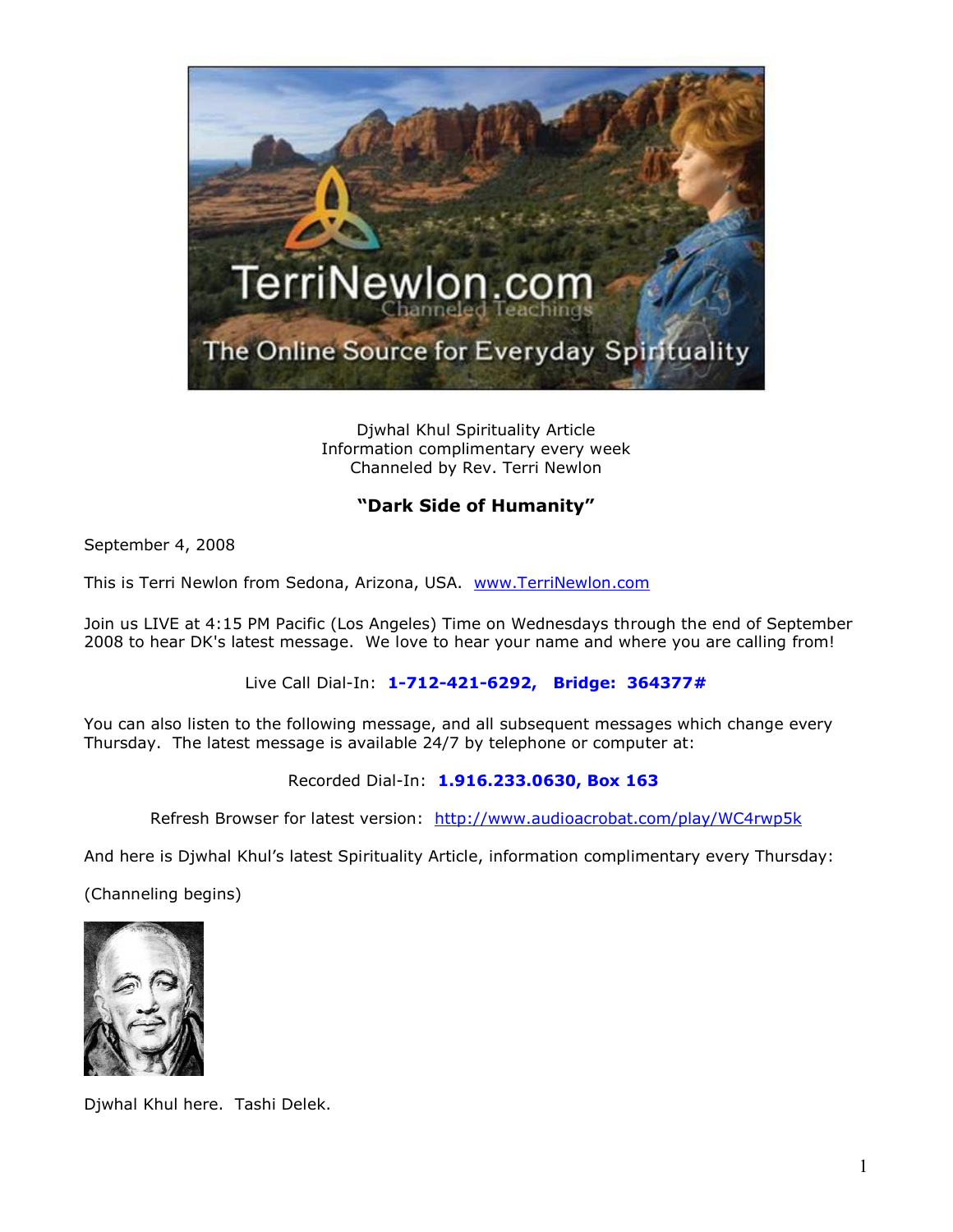Alright. Today and all this week, we work with the energies of the Dark Side of Humanity. The Dark Side of Humanity will be working through a number of effects that I think are rather challenging. I would say that we have a number of things going into place here. Probably most noteworthy, would be the energies of the moon and the Scorpio vibration. So it's Moon in Scorpio, we are starting there, and then we have what I would call a number of other challenges.

Now those who are oriented toward ignoring their dark side will not be able to ignore it any longer. Those who are oriented towards indulging in their dark side will find themselves either less inclined to indulge in the dark side, in other words it is not so romantic any more, or, even more so, like they want to go to the deepest part possible. Part of that is the Scorpio Moon influences death and transition. It influences flirtation with death or darkness.

So what I want to do here is work with the Light and work with Illumination of Love. So as we counter the energies that are occurring on a global scale, we work within ourselves with the illumination of Love.

Fear is void of love. In other words, fear can only be present when love is absent. So when we illuminate the love aspect in the body, in the consciousness, in the world, what we are doing is calling forth the true nature of Creation and we are eliminating the darkness aspect. Breathe in Love. Just breathe in pure Love. And when you exhale, you let the darkness out. You can inhale again, pure Love. Exhale and consciously let the darkness leave you, wherever it might be stored in the body, let it leave you. And one more nice deep breath, pure Love, tingling all over with the vibration of Love energy and then a big exhale to let all the darkness leave the consciousness. Good.

Alright then. We are going to go into a violet flame next and work with transmuting the energies, just whatever it is. Violet flame has its own vibratory pattern. In other words it's self correcting and you can just immerse yourself in violet flame and allow the energies to do what they will do.

I might note here also that on Saturday September 6, the moon will enter Sag. Very early, wee hours of the morning; just after 3 a.m. in New York and just after midnight in Los Angeles. So the vibration will begin to shift then but again I see, careful choosing what you want. It's not a good time to think about death and mortality. It's a better time to think about eternity and life and consciously choose to be fully alive and then breathe that Love in, breathe the darkness out. It is going to be your best remedy for this time period.

Now we have planets turning direct. It's going to be a lot of fun. You are going to see Jupiter direct on Sunday, Monday. I am going to say that for that one you might work with a direct relationship with your Wheel of Fortune. Now it might not be money. Your Wheel of Fortune might be good luck or great relationships or impeccable timing. Whatever is your Wheel of Fortune, that which brings *you* fortune, work with expanding it at that time.

Alright dear ones. As always, thank you and my love to you.

Djwhal Khul

Channeled by Rev. Terri Newlon [www.TerriNewlon.com](http://www.terrinewlon.com/)

(Spirituality Article, Transcribed by Micheline Ralet)

[Channeled Teachings for Everyday Spirituality](http://www.terrinewlon.com/) Training for Modern Mystics

© 2008 All Rights Reserved – Terri Newlon Holistic Consulting Co., LLC

Join our e-newsletter and get complimentary Spirituality Articles information every week.